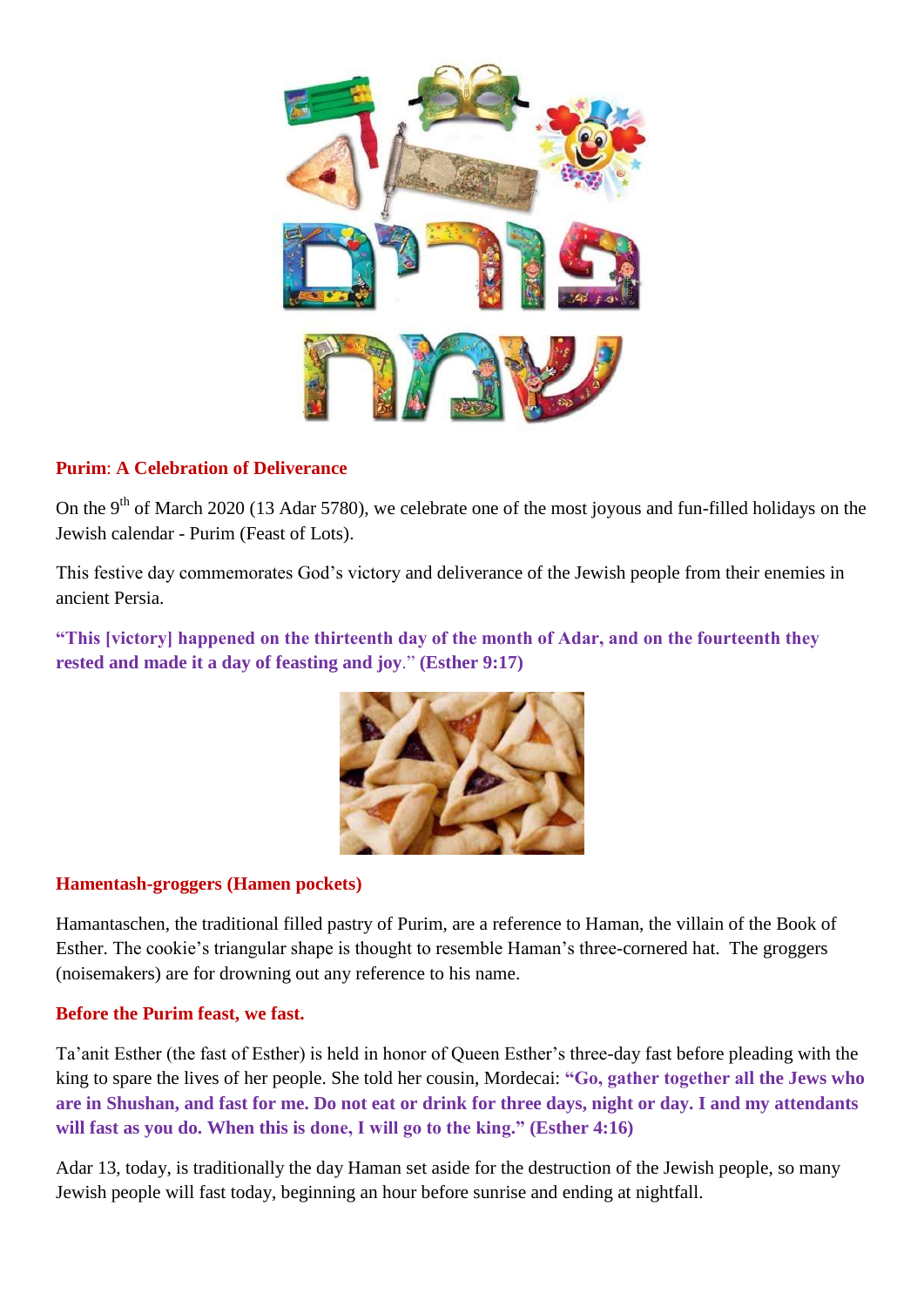Because this fast is not one of the four public fasts called by the Prophets, its observance is more lenient. Women who are pregnant or nursing, as well as the weak, are not required to fully observe it.

# **The Fast of Joy**

While most fasts have an element of mourning, this fast (tzom) is one of joy. It affirms that Israel's strength is not found in its military might, but in the Lord. Our victory comes by keeping our eyes on the Lord through prayer and by God's Divine mercy.

"**Not by might nor by power, but by My Spirit,' says the LORD Almighty." (Zechariah 4:6)**

Although the Jewish people did take up arms and fight their enemies, that victory was only possible because courageous people prayed before taking action.

Rabbi Shraga Simmons writes that Ta'anit Esther is not a fast involving sadness (as is the commemoration of the destruction of the Temple on Tisha B'Av or on Yom Kippur when we repent for our sins of the prior year) but one of "elevation and inspiration."

He compares it with the Torah injunction that soldiers should fast on the day prior to battle, thus recognizing that victory does not come through our own strength but from God. (Aish)

# **Purim: A Day of Merrymaking**

**"Celebrate annually … observe the days as days of feasting and joy and giving presents of food to one another and gifts to the poor**." **(Esther 9:21-22)**

The Book of Esther describes Purim as a time of "**light, gladness, joy and honor for the Jewish people." (Esther 8:16)**

One indispensable way of spreading joy on Purim is the giving of Purim baskets filled with delicious goodies to family and friends, as well as gifts to the poor.

Purim is such a festive celebration that it is marked by wearing costumes, feasting at elaborate meals, and the reading of the Scroll of Esther (Megillat Esther).

As we listen to the story of Purim read in the synagogue, we grind our groggers (noisemakers) to block out the hated name of Haman whenever it is mentioned during the reading. With equal enthusiasm, when Mordecai's name is spoken, cheering ensues.

This is a reminder that throughout history, there have been Hamans that have tried to wipe out the Jewish nation as a people, but in every generation, God has protected us from complete destruction.

On 1 October 1946, after 216 court sessions, the International Military Tribunal at Nuremberg delivered its verdicts sentencing the leaders of the Nazi party to death by hanging. The author of the following account, Kingsbury Smith of the International News Service, was chosen by lot to represent the American press at the execution of ten of those leaders.

Nuremberg Gaol (Jail), Germany, 16 October 1946, International News Service

…Julius Streicher made his melodramatic appearance at 2:12 a.m.

While his manacles were being removed and his bare hands bound, this ugly, dwarfish little man, wearing a threadbare suit and a well-worn bluish shirt buttoned to the neck but without a tie (he was notorious during his days of power for his flashy dress), glanced at the three wooden scaffolds rising menacingly in front of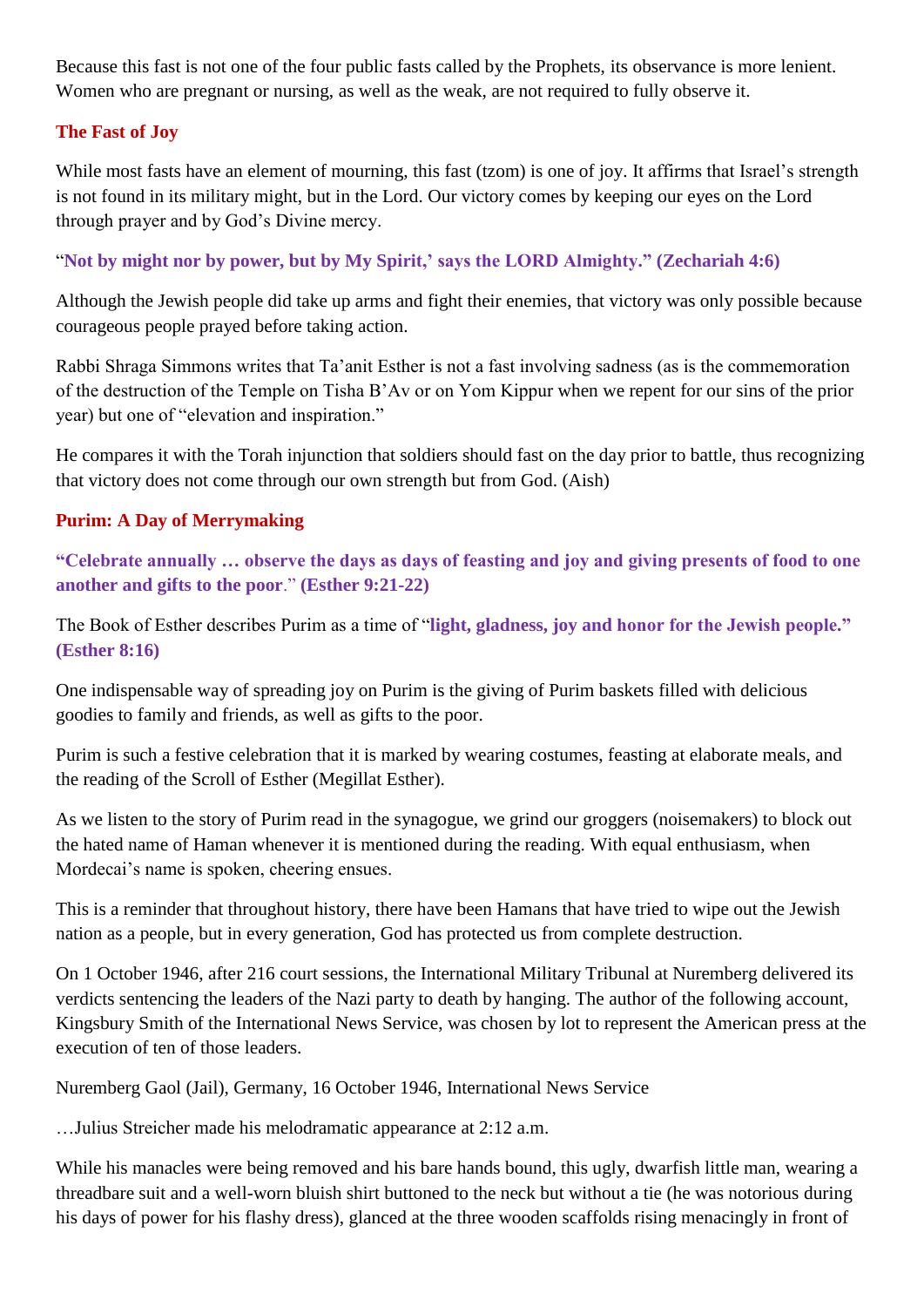him. Then he glanced around the room, his eyes resting momentarily upon the small group of witnesses. By this time, his hands were tied securely behind his back. Two guards, one on each arm, directed him to Number One gallows on the left of the entrance. He walked steadily the six feet to the first wooden step but his face was twitching.

As the guards stopped him at the bottom of the steps for identification formality he uttered his piercing scream: 'Heil Hitler!' The shriek sent a shiver down my back.

As its echo died away an American colonel standing by the steps said sharply, 'Ask the man his name.' In response to the interpreter's query Streicher shouted, 'You know my name well.'

The interpreter repeated his request and the condemned man yelled, 'Julius Streicher.'

As he reached the platform Streicher cried out, 'Now it goes to God.' He was pushed the last two steps to the mortal spot beneath the hangman's rope. The rope was being held back against a wooden rail by the hangman.

Streicher was swung suddenly to face the witnesses and glared at them. Suddenly he screamed, 'Purim Fest 1946.' [Purim is a Jewish holiday celebrated in the spring, commemorating the execution of Haman, ancient persecutor of the Jews described in the Old Testament]…

Streicher had been a Nazi since early in the movement's history. He was the editor and publisher of the anti-Semitic newspaper "Das Strummer." In May of 1924 Streicher wrote and published an article on Purim titled "Das Purimfest" (The Festival of Purim). In order to publish his vitriolic attack Streicher must have had a good deal of knowledge about Jewish thought and practice. However we can only speculate to what extent he was aware of the remarkable parallels between Haman and his own execution. However, they are indeed striking:

**"And the king said to Esther the queen, 'The Jews have slain and destroyed five hundred men in Shushan the capital, and the ten sons of Haman...Now whatever your petition, it shall be granted; whatever your request further, it shall be done**.'

**Then said Esther, 'If it please the king, let it be granted to the Jews that are in Shushan to do tomorrow also as this day, and let Haman's ten sons be hanged upon the gallows.'" (Esther 9:12-14)**

If Haman's ten sons had already been killed, how could they hanged?

Our Sages comment on the word **"tomorrow"** in Esther's request**: "There is a tomorrow that is now, and a tomorrow which is later." (Tanchuma, Bo 13 and Rashi, Shemot 13:14).**

In the Megilla, the names of Haman's ten sons are written very large and in two columns. This is in distinct contrast to the style of the rest of the Megilla. The left-hand column contains the word v'et (and) ten times. According to our Sages the word v'et is used to denote replication. The inference is that another ten people were hanged in addition to Haman's ten sons.

If we examine the list of Haman's sons three letters are written smaller: the taf of Parshandata, the shin of Parmashta and the zayin of Vizata.

Those three letters together form taf-shin-zayin, the last three numbers of the Jewish year 5707, which corresponds to the secular year 1946, the year that those ten Nazi criminals were executed.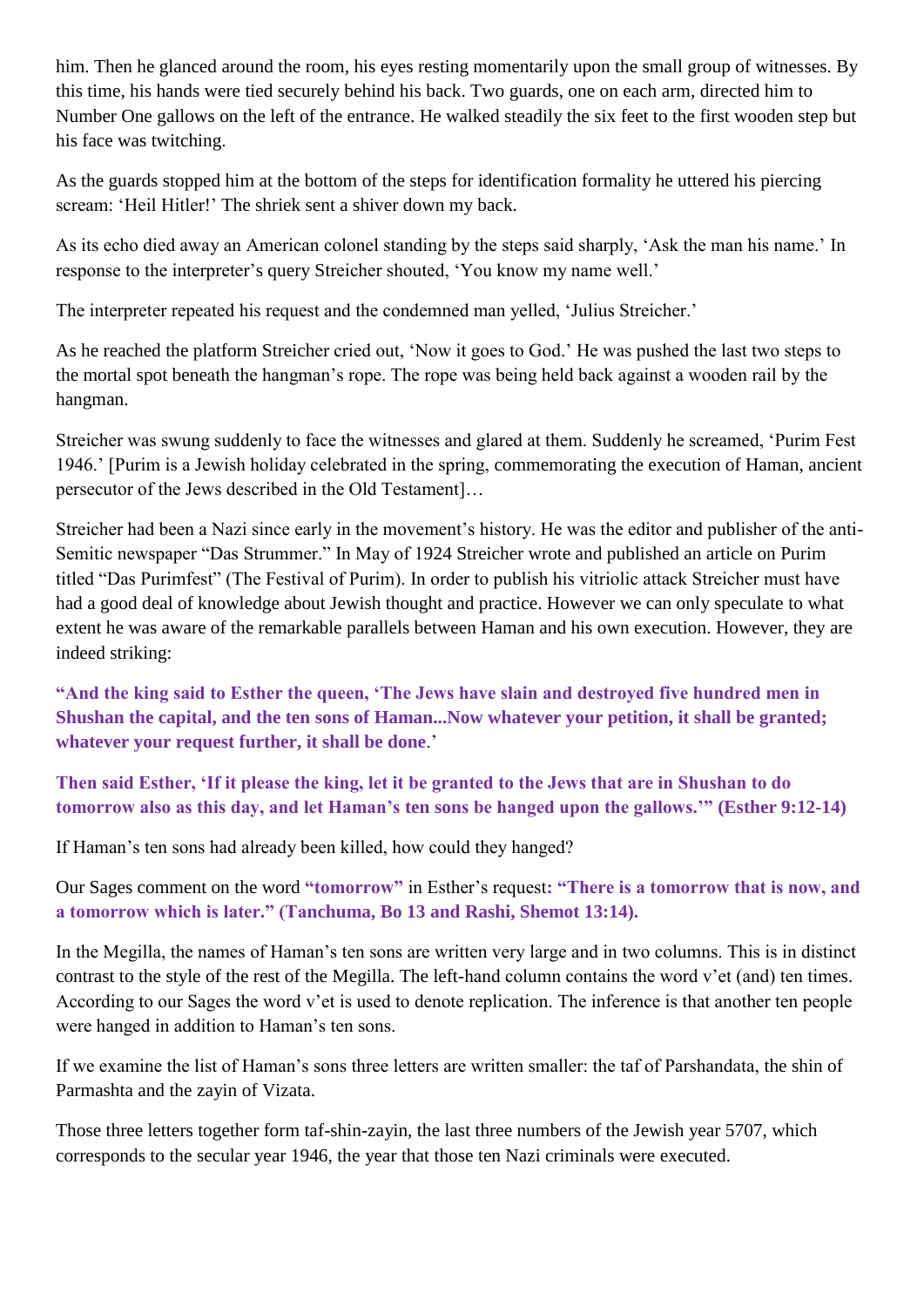The Nuremberg trials were a military tribunal and thus the method of execution was usually by firing squad. The court, however, prescribed hanging. Esther's request "Let Haman's ten sons be hanged" echoes down the ages.

Equally uncanny is that the date of the execution (October 16, 1946) fell on "Hoshana Rabba" (21 Tishrei), the day on which God seals the verdicts of Rosh HaShanah for the coming year.

As the Megillat recounts, a decree that the king has sealed cannot be rescinded, and thus Achashverosh had to promulgate a second decree to allow the Jewish people to defend themselves. In other words, that first decree was never nullified.

Our sages teach us that eventually the Jewish people will return to God either voluntarily, or if not, God will raise up another despot whose decrees will be **"as severe as Haman" (Sanhedrin 97b).**

When we look toward the place of our original encounter with Haman and see the rise of a fanatic whose rhetoric rivals our most vicious enemies, we should remember that history most often repeats itself for those who fail to learn its lessons.



## **Mishloach-manot**

The importance of unity and friendship is emphasized on Purim by sending gifts of food to friends called mishloach manot. As well, it is considered a special mitzvah (good deed) to give to the needy (Matanot La 'Evyonim) on more...

Another custom practiced by some to blot out the name of Haman is to drink until we are not able to discern between **"cursed is Haman"** and **"blessed is Mordecai."**

This is one time of the year in which being drunk might be acceptable in Judaism.

Perhaps the rabbis encouraged such behavior because this is to be a joyous holiday, one in which we recall how God protected His people from total annihilation at the hands of an evil adversary.

A more compelling reason, though, may be that God installed a Jewish queen on a Persian throne as a result of excessive drinking.

Of course, the Brit Chadashah (New Covenant) encourages believers not to drink excessively:

**"And do not get drunk with wine, for that is dissipation, but be filled with the Spirit, speaking to one another in psalms and hymns and spiritual songs, singing and making melody with your heart to the Lord." (Ephesians 5:18-19)**

The Book of Esther, however, begins with a drinking spree sanctioned by the Persian king.

**"By the king's command each guest was allowed to drink with no restrictions, for the king instructed all the wine stewards to serve each man what he wished." (Esther 1:8)**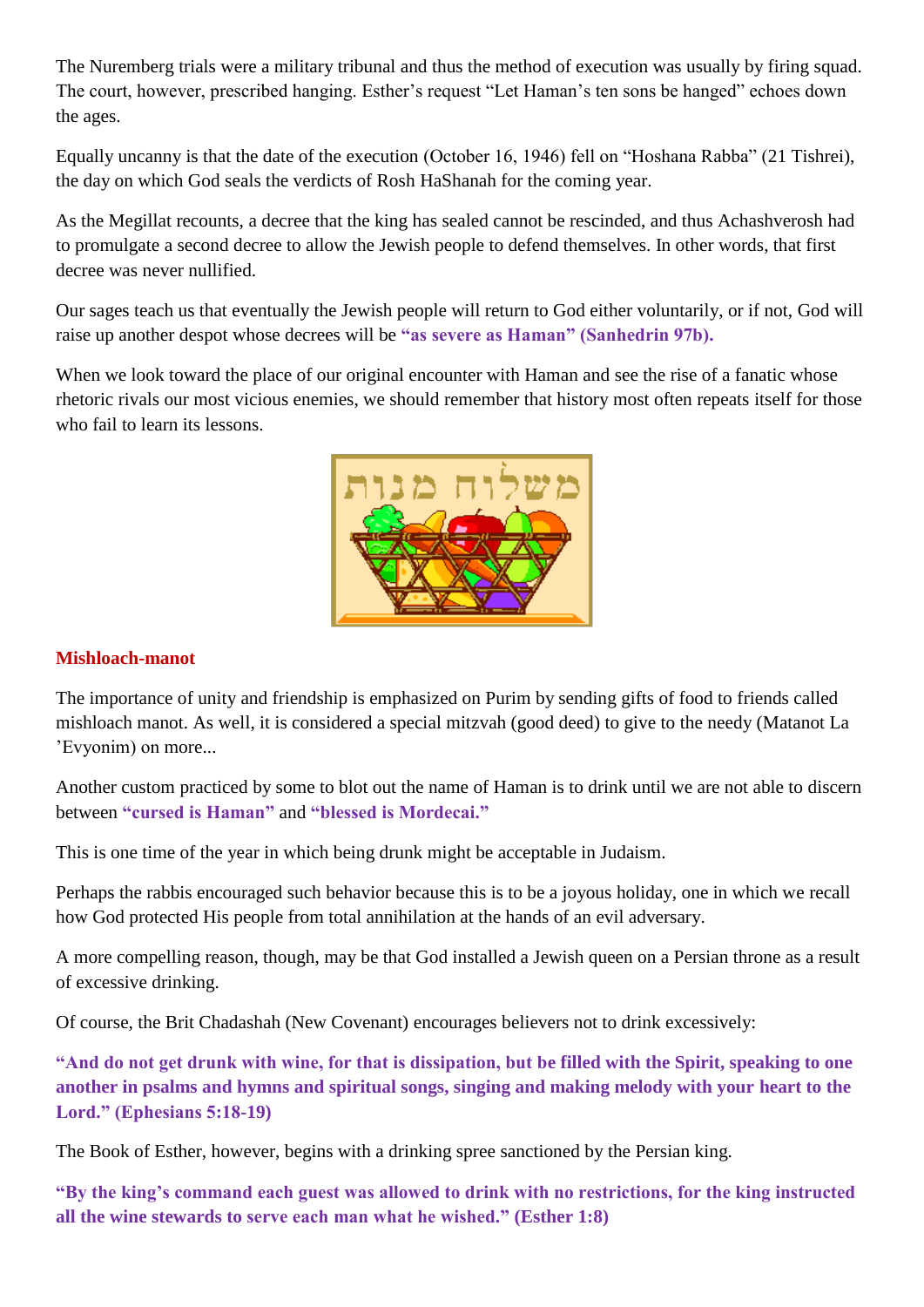In the Book of Esther, King Ahasuerus of Persia, who probably can be identified as Xerxes I who reigned during the fifth century BC, holds a drinking fest that lasts 180 days.

After months of excess, celebrating with his army, government officials, and the people of Shushan, he orders his queen, Vashti, to appear before the guests so that he can show off her beauty.

Vashti refuses, so Ahasuerus has her banished (executed, according to traditional Jewish accounts) at the urging of Persia's seven nobles, who are concerned that women would follow her example.

**"Then when the king's edict is proclaimed throughout all his vast realm, all the women will respect their husbands, from the least to the greatest." (Esther 1:20)**

To replace the queen, the king orders a kind of beauty contest featuring the most beautiful young women of his kingdom.

**One of those was the Jewish orphan Esther, who is being raised by her cousin Mordecai, a Benjamite "who had been carried into exile from Jerusalem by Nebuchadnezzar king of Babylon, among those taken captive with Jehoiachin king of Judah." (Esther 2:6)**

Each of the women completes 12 months of beauty treatments and eats special food before they are taken in to the king. Esther, who had not revealed her identity as a Jew, is most favored by him.

**"So he set a royal crown on her head and made her queen instead of Vashti. And the king gave a great banquet, Esther's banquet, for all his nobles and officials. He proclaimed a holiday throughout the provinces and distributed gifts with royal liberality." (Esther 2:17-18)**

While Esther is serving as queen, Mordecai uncovers a plot to kill Ahasuerus, saving the king's life.

Yet, this loyalty does not earn him favor with the king's chief minister, Haman, who is appointed after this event.

Mordecai, who sits daily at the palace gate, refuses to bow to Haman. In retaliation, Haman plots his death, as well as the deaths of all of the Jews living in the empire.

With the king's permission, he casts lots (Purim) to determine the best date on which to carry out the massacre. It falls on Adar 13.

Hearing of the plot, Mordecai instructs Esther, through the king's eunuch, to approach the king in order to plead with him on behalf of her people.

In her reply to him, she reminds Mordecai that to enter the inner court without being summoned by the king would likely result in her death.

Mordecai reasons with her, **"Do not imagine that you in the king's palace can escape any more than all the Jews. For if you remain silent at this time, relief and deliverance will arise for the Jews from another place and you and your father's house will perish. And who knows whether you have not attained royalty for such a time as this?" (Esther 4:13-14)**

Esther realizes the wisdom in Mordechai's and calls for a three-day fast, saying, **"I will go in to the king,**  which is not according to the law; and if I perish, I perish," (Esther 4:16) - which is to say, "God's will **be done."**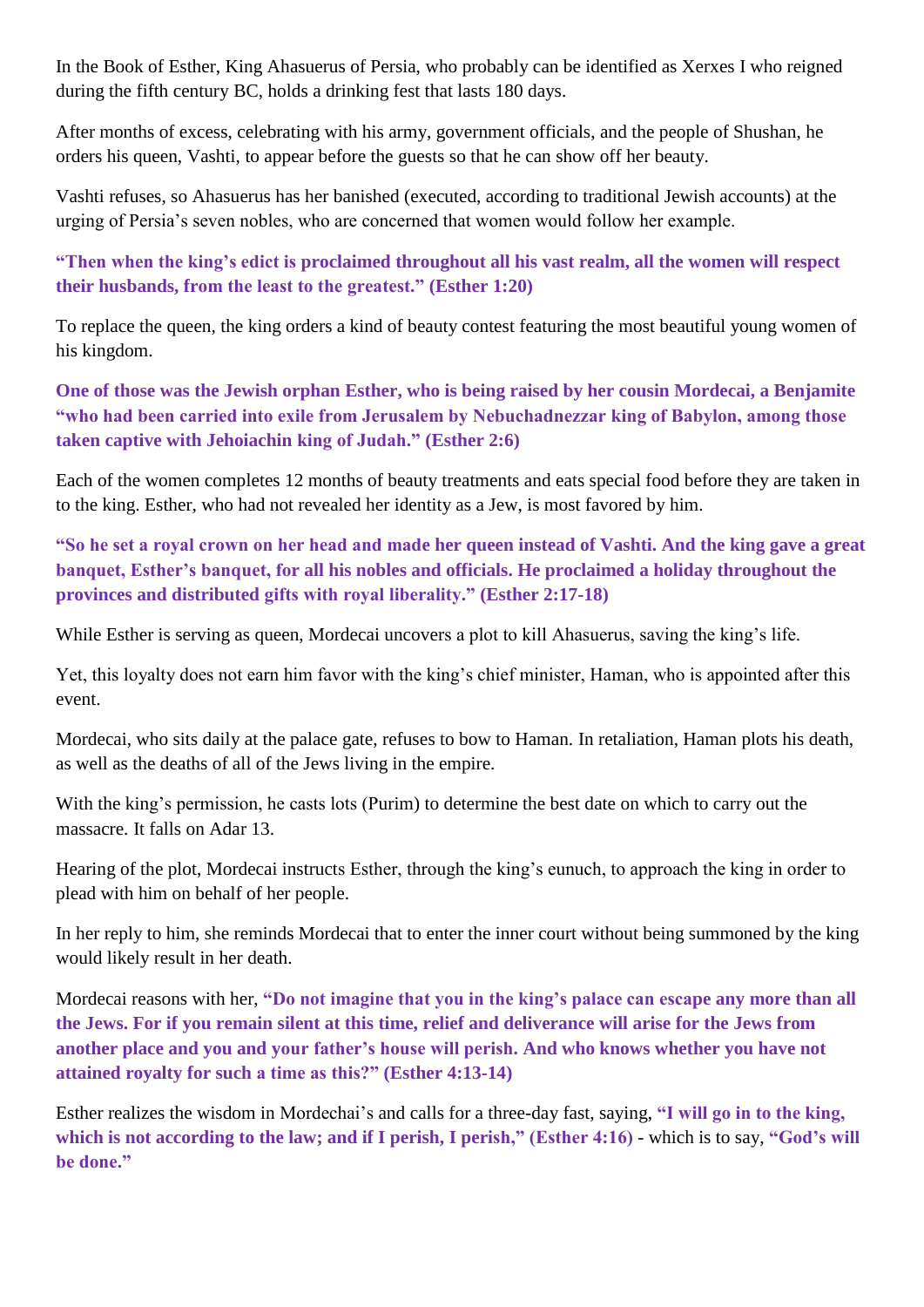With much united prayer, therefore, Esther approaches the king and reveals Haman's plans to destroy her people. Realizing that even Esther would be killed, Ahasuerus hangs Haman on the same pole Haman designed for Mordecai.

The king also allows the Jews to defend themselves against the evil edict, resulting in the deaths of 75,000 enemies on Adar 13, in addition to 800 deaths in the king's citadel of Shushan on the 13th and 14th. (Esther 9:6, 15-16)

## **Where Was God?**

Much has been made of the fact that God's name is not mentioned in the Book of Esther.

Many say that this was intentional - to teach us that what may seem to be random events, such as the ten plagues in Egypt, in fact are not.

Even when God seems "hidden," He is still in control. Nothing happens by chance.

The rabbis even link this apparent hiddenness of God to Esther's name, as in **"I will surely hide [as-tir] My face on that day.…" (Deuteronomy 31:18)**

This idea of hiddenness in Esther, including her hidden identity as a Jew, explains why costumes and masks are worn by children and adults alike on Purim. The message of such masks is that though God may be hidden, He is there.



## **Purim-spiel**

Part of the traditional Purim festivities is the Purim spiel, a comic, informal dramatization of the events that transpire in the Book of Esther.

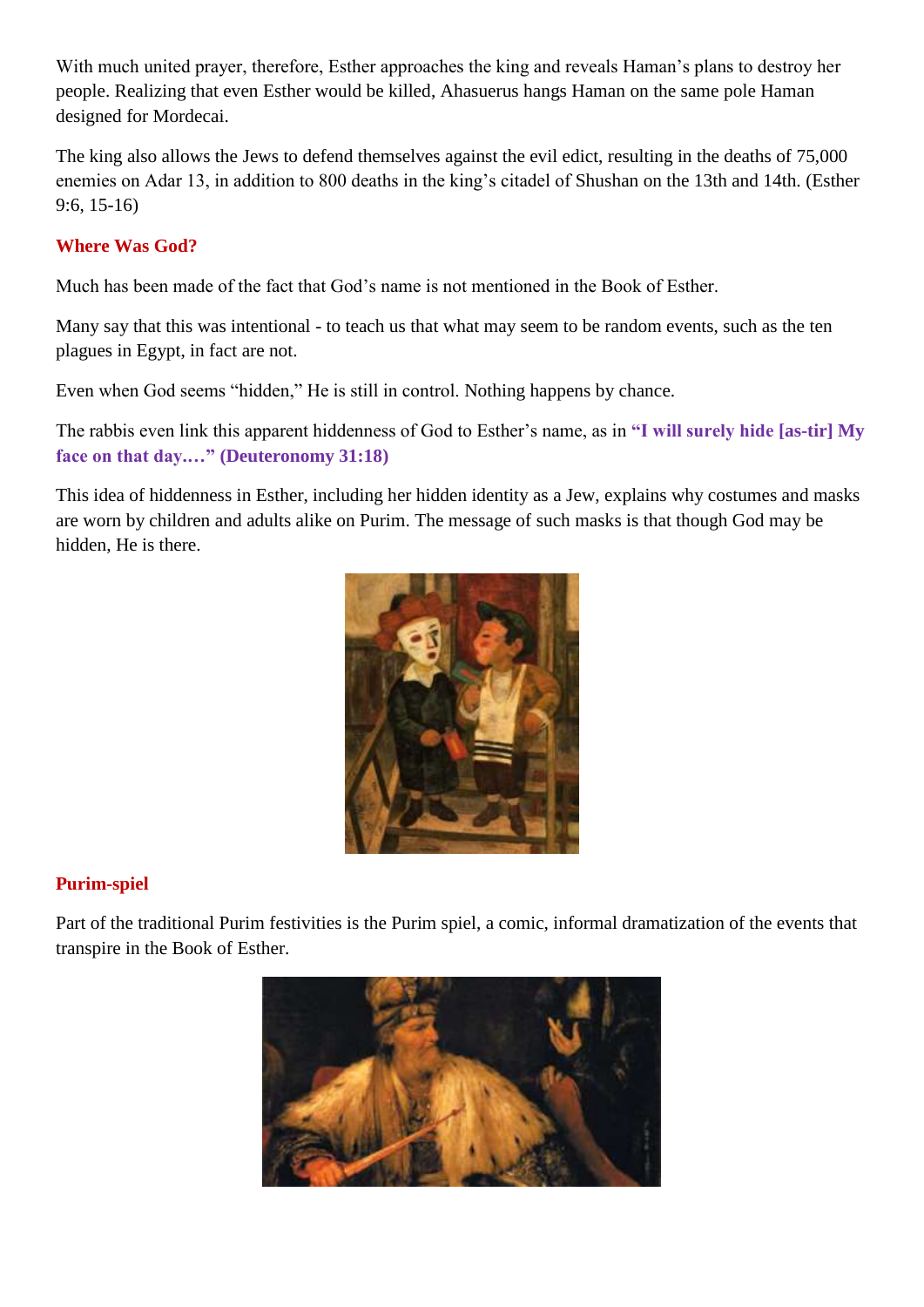### **Purim and Modern-Day Hamans**

Purim reminds us that a "Haman" seeking to destroy Israel arises in every generation.

To find our Haman today, we need look no further than modern-day Persia and Iran, where leaders openly call for Israel's destruction. As well, tens of thousands of Hezbollah and Hamas "freedom fighters" surround Israel ready to carry out Israel's ruin.

Whether Haman is supreme leader Ayatollah Ali Khamenei of Iran or Germany's Hitler, who orchestrated the Holocaust, the Bible plainly states that those who curse Israel are doomed to destruction and those who bless Israel will forever be blessed. **(Genesis 12:3)**

The true message of Purim is that God does not break His promises to the Jewish people. They will survive and prosper in the homeland that He is bringing them back to in these tumultuous end times.

Even in what might seem to be random events today, God's presence is constant and His hand is evident.

"He will bring you to the land that belonged to your ancestors, and you will take possession of it. He will make you more prosperous and numerous than your ancestors." **(Deuteronomy 30:5)**

Like Esther, there are times when Hashem calls us to act in His name for the Jewish people. Not all of us could succeed in hearing Hashem's voice, the Holy Spirit speaking to us and guiding us in a supernatural way, like a voice from Heaven that commands us to do this or that; but many could receive a word from a trusted family member, a mentor or a friend in Yeshua. Very often, however, we will understand His will by reading the Word of Hashem. For instance, in **Mark 16:15**, Yeshua (Jesus) told His Talmidim (Disciples), **"Go into all the world and preach the Good News to all creation."** And in **Isaiah 58:10**, we read: **"You must actively help the hungry and feed the oppressed." But before deciding how to carry out the Lord's will, let us remember to seek Him first in prayer, and perhaps a day of fasting.**



## **Purim: Una Celebrazione di Libertà**

Il 9 Marzo 2019 (13 Adar 5780) celebreremo una delle feste più gioiose e divertenti del calendario Ebraico: Purim (Festa dei Lotti).

Questo giorno festivo commemora la vittoria di HaShem e la liberazione del popolo Ebraico dai loro nemici nell'antica Persia**. "Questa vittoria avvenne il tredicesimo giorno del mese di Adar, e il quattordici gli Ebrei si riposarono e celebrarono con un giorno di festa e di gioia". (Esther 9:17)**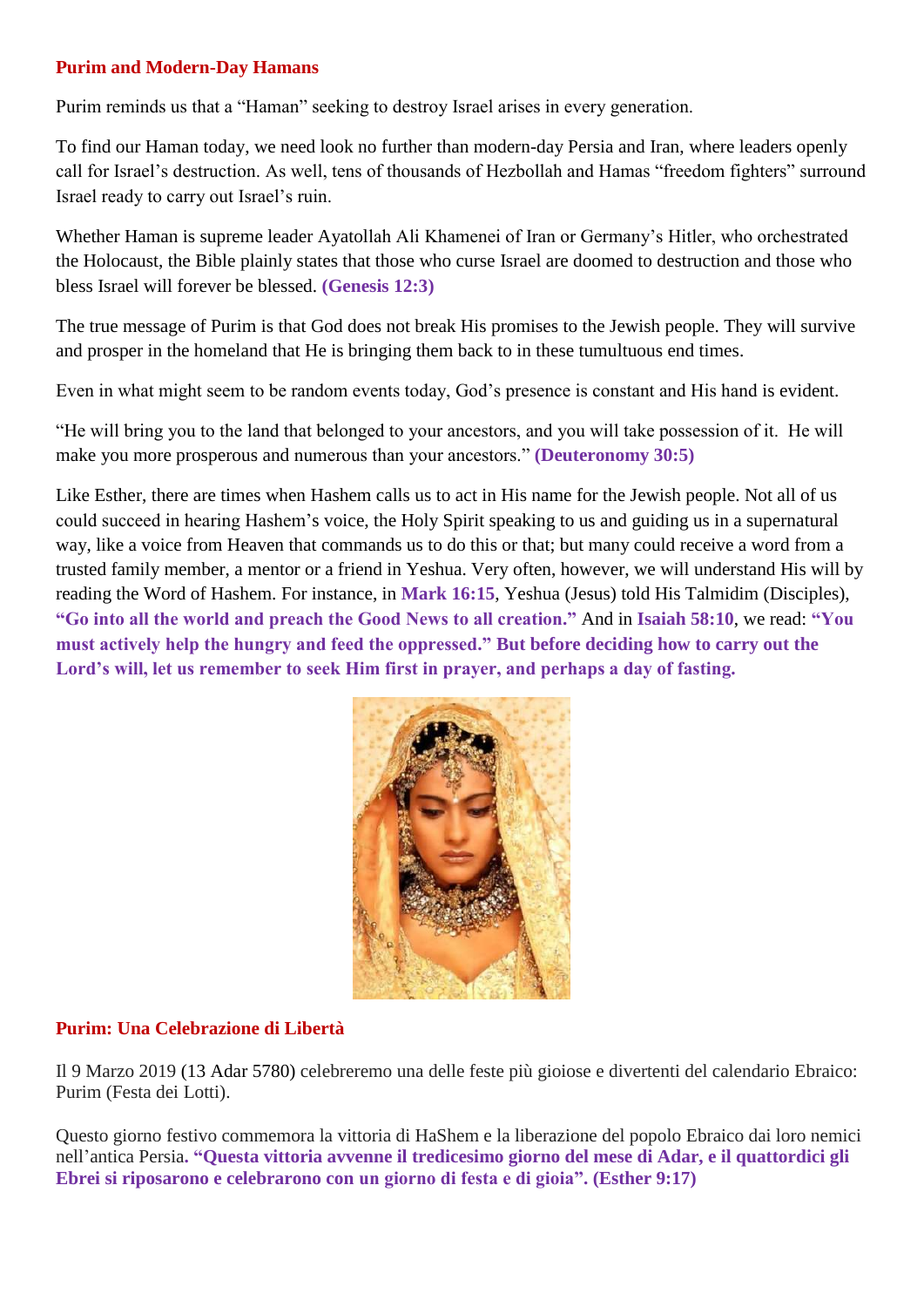

### **Hamentash-groggers (Tasche di Haman)**

Hamantaschen, Il tradizionale pasticcino ripieno di Purim, è un riferimento a Haman, il nemico di Israele del Libro di Ester. Si pensa che la forma triangolare del biscotto assomigli al cappello a tre punte di Haman. I groggers fanno invece da simbolo per eliminare qualsiasi riferimento al suo nome. Prima della festa di Purim, noi Ebrei digiuniamo.

Ta'anit Esther (il digiuno di Ester) si svolge in onore dei tre giorni di digiuno della regina Ester prima di pregare al re di risparmiare la vita della sua gente. Ella disse a suo cugino, Mordecai: **"Vai, riunisci tutti gli Ebrei che sono a Shushan e digiunate per me. Non mangiate o bevete per tre giorni, notte o giorno. Io e i miei servi digiuneremo come te. Quando ciò sarà fatto, andrò dal re." (Ester 4:16)**

Adar 13, che quest'anno cade il 9 di Marzo, è tradizionalmente il giorno in cui Haman cercò la distruzione del popolo di Israele, così tanti Ebrei digiuneranno in quel giorno, iniziando un'ora prima dell'alba e finendo al calare della notte. Poiché questo digiuno non è uno dei quattro digiuni pubblici citati dai Profeti, la sua osservanza è più indulgente. Le donne che sono incinte o che allattano, così come i deboli e i malati non sono tenuti a osservarlo pienamente.



## **Una sfilata di Purim in Israele**

## **Un digiuno nella gioia**

Mentre la maggior parte dei digiuni ha un elemento di lutto, questo digiuno (tzom) è di gioia. Esso afferma che la forza di Israele non si trova nella sua potenza militare, ma in Hashem. La nostra vittoria arriva tenendo gli occhi su Hashem attraverso la preghiera e la divina misericordia di Hashem.

## **"'Non per forza né per potenza, ma per il Mio Spirito', dice l'Eterno degli eserciti." (Zaccaria 4:6)**

Sebbene il popolo di Israele abbia preso le armi e combattuto i suoi nemici, quella vittoria è stata possibile solo perché persone coraggiose pregavano prima di agire. Rabbi Shraga Simmons scrive che Ta'anit Ester non è la tristezza che coinvolge in breve tempo (come la commemorazione della distruzione del Tempio su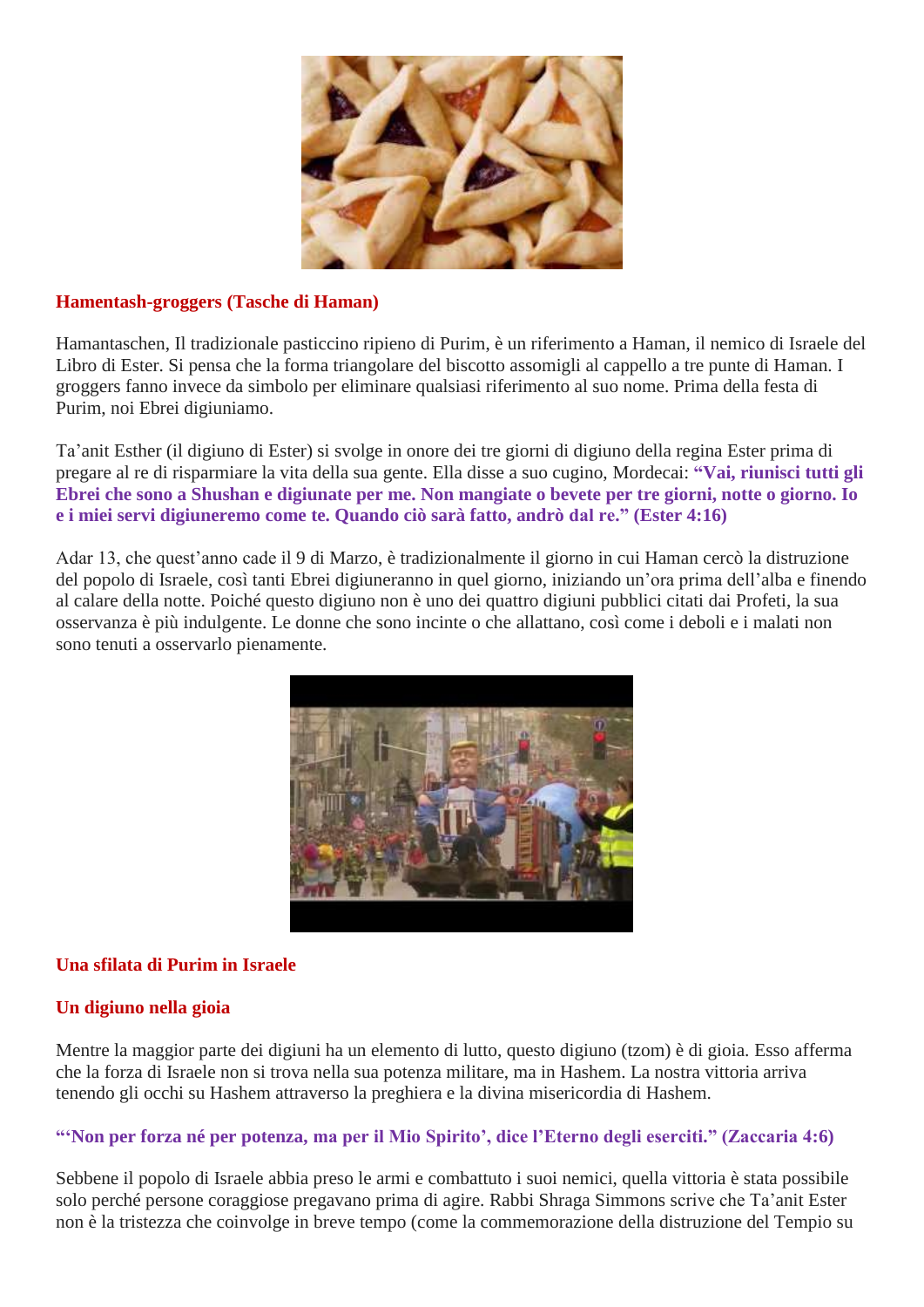Tisha B'Av o su Yom Kippur quando ci pentiamo per i nostri peccati dell'anno precedente), ma è un digiuno di "elevazione e ispirazione."

Lo confronta con l'ingiunzione della Torah in cui i soldati devono digiunare il giorno prima della battaglia, riconoscendo così che la vittoria non viene attraverso le nostre forze ma da Hashem. (Aish)



# **Le pergamene di Esther - Megillat Esther**

## **Purim: Un giorno di festa**

**"Festeggia ogni anno ... osserva i giorni come giorni di festa e gioia e regali di cibo gli uni agli altri e doni ai poveri". (Ester 9:21-22)**

## **Il Libro di Ester descrive Purim come un tempo di "luce, gioia e onore per il popolo di Israele". (Ester 8:16)**

Un modo indispensabile per diffondere la gioia su Purim è la consegna dei panieri di Purim pieni di golose delizie da condividere con parenti e amici, così come portare regali ai poveri. Purim è una celebrazione così festosa che è caratterizzata dall'uso di costumi, che simboleggiano la identità Ebraica nascosta di Ester fino al tempo in cui Hashem la ha usata per benedire il popolo di Israele, banchettando con pasti elaborati e leggendo dalle pergamene di Ester (Megillat Ester).

Mentre ascoltiamo la storia di Purim letta nella sinagoga, agitiamo i nostri groggers per bloccare l'odiato nome di Haman ogni volta che viene menzionato durante la lettura. Con uguale entusiasmo, quando viene pronunciato il nome di Mardocheo, ne scaturisce il tifo. Questo ci ricorda che nel corso della storia ci sono stati Haman che hanno cercato di annientare la nazione ebraica come popolo, ma in ogni generazione, Dio ci ha protetto dalla completa distruzione.

Il 1° ottobre 1946, dopo 216 sessioni di tribunale, il Tribunale militare internazionale di Norimberga ha emesso il verdetto condannando a morte i leader del partito Nazista.

L'autore dei seguenti racconti, Kingsbury Smith del Carcere Internazionale di Norimberga, Germania, 16 ottobre 1946, servizio di notizie internazionali scrive:

... Julius Streicher ha fatto la sua comparsa melodrammatico alle 2:12 del mattino.

Si stava stringendo le mani nelle mani, indossava un vestito e una camicia logora (era famoso durante i suoi giorni di potere per il suo vestire appariscente), guardò i tre gradini di legno che si alzavano minacciosamente di fronte a lui. Poi si guardò intorno nella stanza, i suoi occhi si posarono momentaneamente sul piccolo gruppo di testimoni. Le sue mani erano legate saldamente dietro la sua schiena. Due guardie, una per braccio, lo diressero al numero uno di forca sulla sinistra dell'ingresso. Camminò costantemente verso il primo gradino di legno, ma la sua faccia era contratta.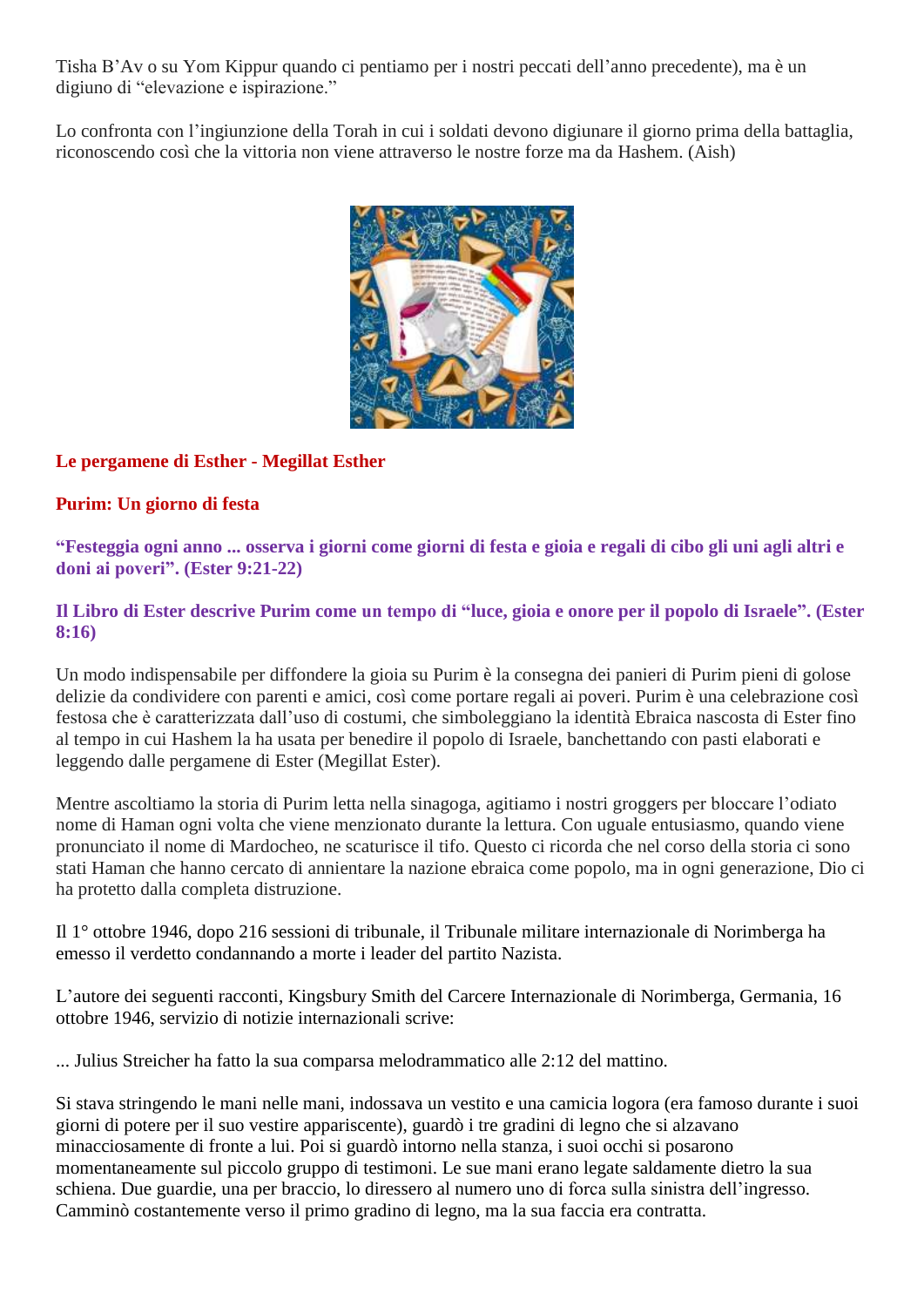"Heil Hitler!" L'urlo mi mandò un brivido lungo la schiena.

Quando l'eco si spense, un colonnello americano in piedi accanto ai gradini disse bruscamente: "Chiedigli l'uomo come si chiama." In risposta all'interrogazione dell'interprete, Streicher urlò: "Conosci bene il mio nome". L'interprete ha ripetuto la sua richiesta e il condannato ha urlato: "Julius Streicher".

Quando raggiunse la piattaforma, Streicher gridò: "Ora va a Dio." Fu spinto sugli ultimi due gradini verso il punto di morte sotto la corda del boia. La fune veniva trattenuta contro una ringhiera di legno dal boia. Streicher fu improvvisamente mostrato ad affrontare i testimoni e li fissò con rabbia. All'improvviso urlò: "Festa di Purim 1946". [Purim è una festa Ebraica celebrata in primavera, che commemora l'esecuzione di Haman, antico persecutore degli Ebrei descritto nell'Antico Testamento] ...

Streicher era stato un Nazista sin dall'inizio della storia del movimento. Fu editore del giornale antisemita "Das Strummer". Nel maggio del 1924 Streicher scrisse e pubblicò un articolo su Purim intitolato "Das Purimfest" (Il Festival di Purim). Per poter pubblicare il suo attacco al vetriolo, Streicher doveva avere una buona conoscenza del pensiero e della pratica Ebraica. Tuttavia, possiamo solo ipotizzare fino a che punto fosse consapevole dei notevoli parallelismi tra Haman e la sua stessa esecuzione. Tuttavia, sono davvero sorprendenti:

**Ester 9:12-14: "Il re disse alla regina Ester: "Nella cittadella di Susa i Giudei hanno ucciso, hanno sterminato cinquecento uomini e i dieci figli di Amàn; che avranno mai fatto nelle altre province del re? Ora che chiedi di più? Ti sarà dato. Che altro desideri? Sarà fatto!" Allora Ester disse: "Se così piace al re, sia permesso ai Giudei che sono a Susa di fare anche domani quello che era stato decretato per oggi; siano impiccati al palo i dieci figli di Amàn". Il re ordinò che così fosse fatto. Il decreto fu promulgato a Susa. I dieci figli di Amàn furono appesi al palo."**

Se i dieci figli di Haman erano già stati uccisi, come potevano impiccarsi?

I nostri saggi commentano la parola "domani" nella richiesta di Esther: **"C'è un domani che è ora, e un domani che è dopo." (Tanchuma, Bo 13 e Rashi, Shemot 13:14).**

Nella Megilla, i nomi dei dieci figli di Haman sono scritti molto grandi e in due colonne. Questo è in netto contrasto con lo stile del resto della Megilla. La colonna di sinistra contiene la parola v'et (e) dieci volte. Secondo i nostri saggi, la parola v'et è usata per denotare la replica. L'inferenza è che altre dieci persone furono impiccate in aggiunta ai dieci figli di Haman.

Se esaminiamo la lista dei figli di Haman, tre lettere sono scritte più piccole: il taf di Parshandata, lo shin di Parmashta e lo zayin di Vizata.

Queste tre lettere formano insieme taf-shin-zayin, gli ultimi tre numeri dell'anno Ebraico 5707, che corrisponde all'anno secolare del 1946, l'anno in cui questi dieci criminali Nazisti furono giustiziati.

Il processo di Norimberga fu seguito da un tribunale militare e, di conseguenza, il metodo di esecuzione era di solito un plotone di esecuzione. La corte, tuttavia, ha prescritto l'impiccagione. La richiesta di Esther "Lascia che i dieci figli di Haman siano impiccati" riecheggia nei secoli.

Ugualmente inquietante è che la data dell'esecuzione (16 ottobre 1946) sia caduta su "Hoshana Rabba" (21 Tishrei), il giorno in cui Hashem suggella i verdetti di Rosh Hashana per il prossimo anno.

Come racconta la Megilla, un decreto che il re ha sigillato non può essere revocato, e quindi Achashverosh ha dovuto promulgare un secondo decreto per consentire al popolo Ebraico di difendersi. In altre parole, quel primo decreto non fu mai annullato.

I nostri saggi ci insegnano che alla fine il popolo Ebraico tornerà ad Hashem volontariamente, o se no, Hashem solleverà un altro despota i cui decreti saranno "severi come Haman" (Sanhedrin 97b).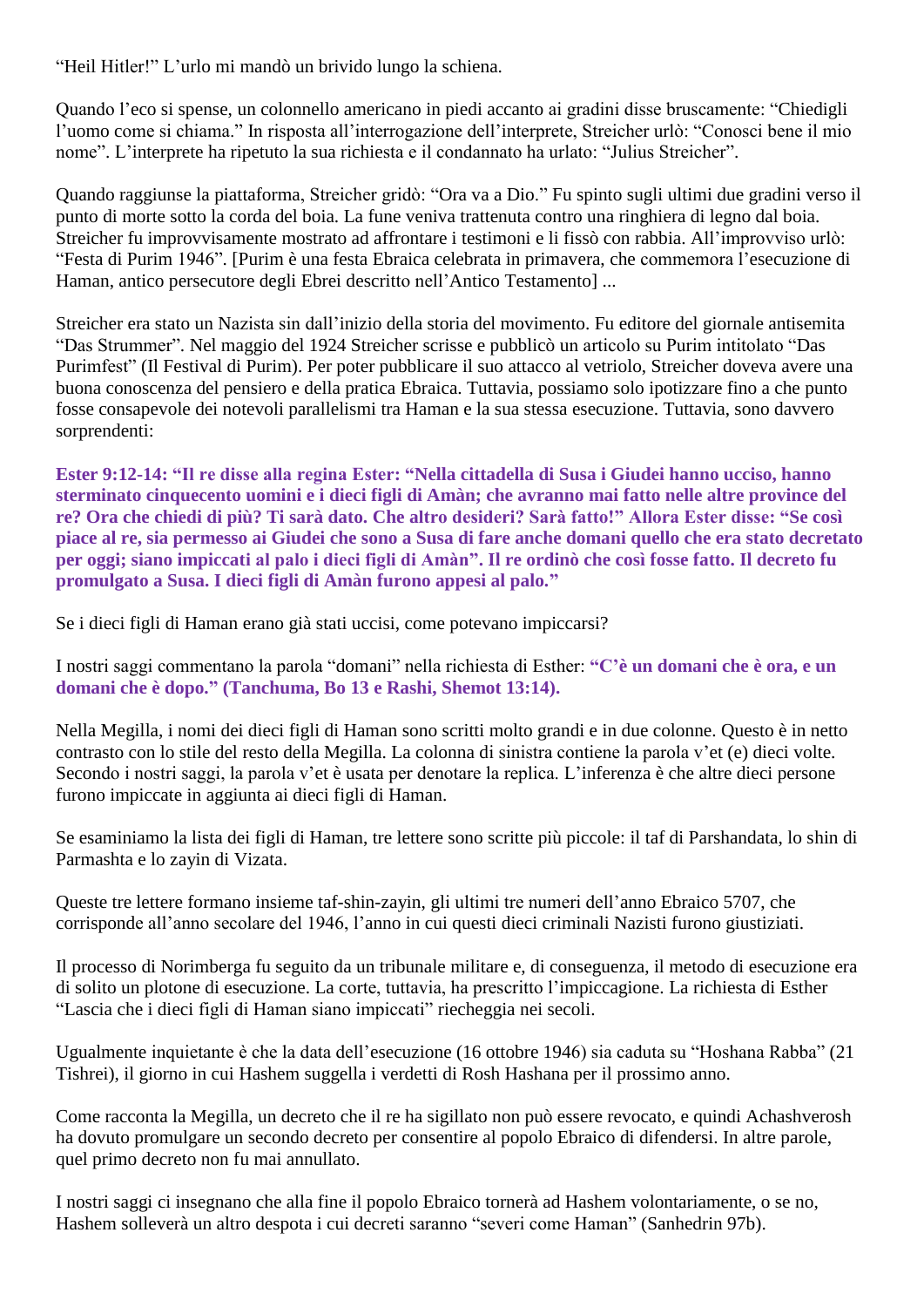Quando guardiamo verso il luogo del nostro incontro originale con Haman e vediamo l'ascesa di un fanatico la cui retorica rivaleggia con i nostri nemici più viziosi, dovremmo ricordare che la storia si ripete più spesso per coloro che non imparano le sue lezioni.



## **Mishloach-Manot**

L'importanza dell'unità e dell'amicizia è enfatizzata su Purim inviando doni di cibo ad amici chiamati mishloach manot. Inoltre, è considerato una mitzvah speciale (buona azione) il dare ai bisognosi (Matanot La'Evyonim) e oltre…

Un'altra abitudine praticata da alcuni per cancellare il nome di Haman è bere fino a quando non siamo in grado di discernere tra "maledetto è Haman" e "benedetto è Mardocheo". Questa è una volta dell'anno in cui essere ubriaco potrebbe essere accettabile nel Giudaismo.

Forse i rabbini hanno incoraggiato questo comportamento perché questa è una festa gioiosa, in cui ricordiamo come Hashem ha protetto il Suo popolo dall'annientamento totale per mano di un avversario malvagio.

Una ragione più convincente, tuttavia, potrebbe essere che Hashem abbia posizionato una regina Ebrea su un trono persiano a causa dell'eccessivo consumo di alcolici. Certamente, il Brit Chadashah (Nuova Alleanza) incoraggia i credenti a non bere eccessivamente: **"E non ubriacarti di vino, perché questo è dissipazione, ma sii pieno dello Spirito, parlandoti l'un l'altro in salmi, inni e canzoni spirituali, cantando e facendo melodia con il tuo cuore al Signore." (Efesini 5:18-19)**

Il Libro di Ester, tuttavia, inizia con una gioiosa bevuta sancita dal re persiano.



## **Megillat-Esther-Pergamene di Ester**

## **La storia di Purim**

**"Per ordine del re, a ciascun ospite era concesso di bere senza restrizioni, perché il re ordinava a tutti i camerieri del vino e di servirlo a ciascuno secondo ciò che desiderava." (Ester 1:8)**

Nel libro di Ester, il Re Assuero di Persia, che probabilmente può essere identificato come Serse I che regnò durante il V secolo aC, tiene un banchetto che dura 180 giorni.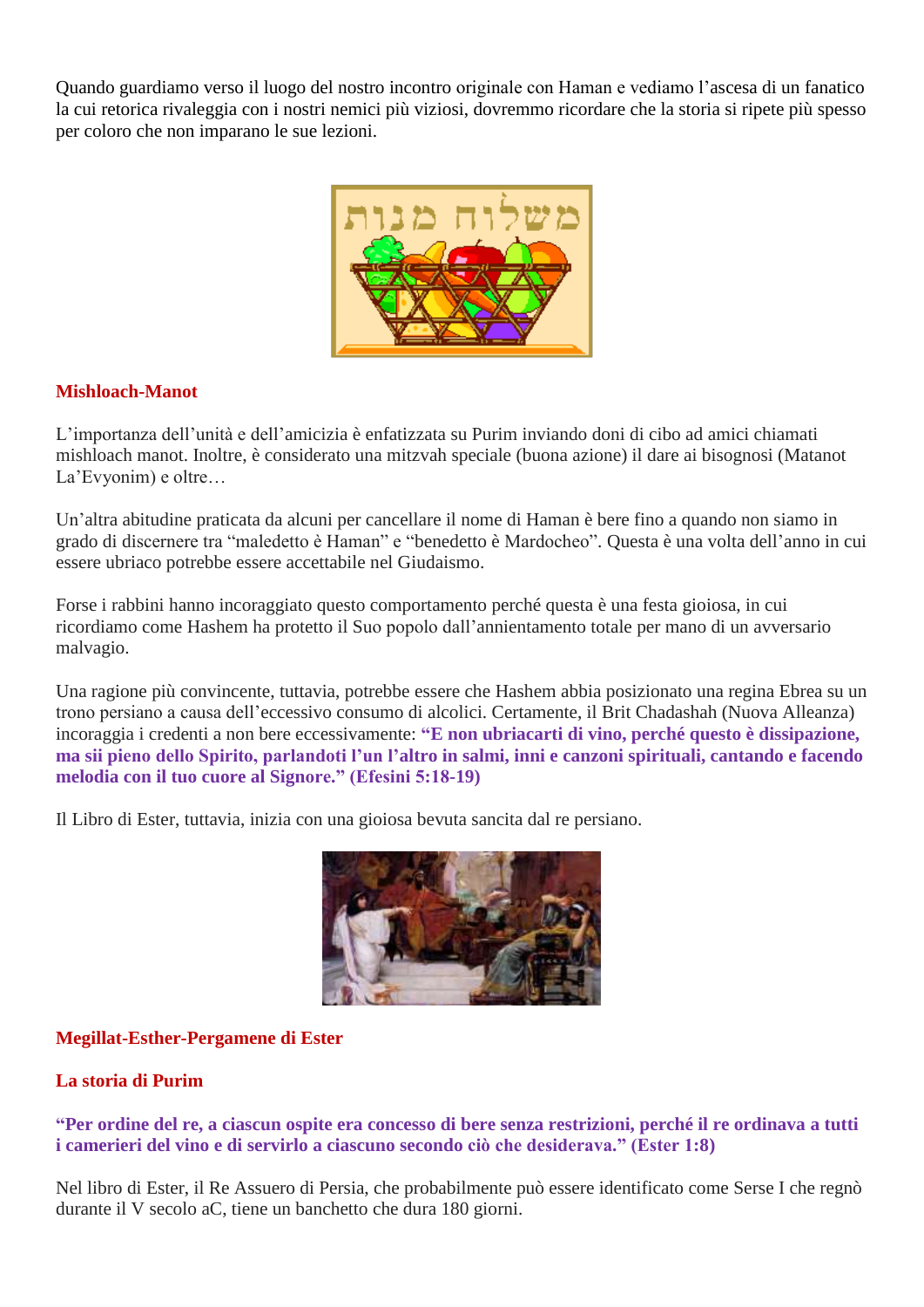Dopo mesi di eccessi, festeggia con il suo esercito, i funzionari governativi e il popolo di Shushan, ordina alla sua regina, Vashti, di comparire davanti agli ospiti in modo che possa mostrare la sua bellezza.

Vashti rifiuta, così Assuero l'ha bandita (giustiziata, secondo i tradizionali racconti Ebraici) a causa della sollecitazione da parte dei sette nobili della Persia, che sono preoccupati che le donne seguano il suo esempio.

### **"Allora quando l'editto del re è proclamato in tutto il suo vasto regno, tutte le donne rispetteranno i loro mariti, dal più piccolo al più grande." (Ester 1:20)**

Per sostituire la regina, il re ordina una sorta di concorso di bellezza con le più belle giovani donne del suo regno.

Una di queste era l'Ebrea orfana Esther, che è stata allevata da suo cugino Mardocheo, un Beniamita **"che era stato portato in esilio da Gerusalemme da Nabucodonosor re di Babilonia, tra quelli fatti prigionieri con Jehoiachina re di Giuda". (Esther 2:6)**

Ognuna delle donne completa 12 mesi di trattamenti di bellezza e mangia cibo speciale prima di essere presentata al re. Esther, che non ha rivelato la sua identità di Ebrea, è la più favorita dal re.

## **"Così ha messo una corona reale sulla sua testa e ha fatto lei sua regina invece di Vashti. E il re diede un grande banchetto, il banchetto di Ester, per tutti i suoi nobili e funzionari. Proclamò una festa in tutte le province e distribuì doni con liberalità regale." (Ester 2:17-18)**

Mentre Esther serve da regina, Mardocheo scopre un complotto per uccidere il re Assuero, salvando la vita del re.

Tuttavia, questa lealtà non gli fa guadagnare il favore del primo ministro del re, Haman, che viene nominato dopo questo evento.

Mordecai, che siede ogni giorno alla porta del palazzo, rifiuta di inchinarsi ad Haman. Per vendetta, Haman trama la sua morte, così come la morte di tutti gli Ebrei che vivono nell'impero. Con il permesso del re, lancia dadi a sorte (Purim) per determinare la data migliore in cui portare a termine il massacro. La data cade su Adar 13.

Sentendo del complotto, Mardocheo ordina ad Ester, tramite l'eunuco del re, di avvicinarsi al re per difenderlo a nome del suo popolo. Nella sua risposta a lui, Ester ricorda a Mardocheo che entrare nella corte interna senza essere convocata dal re sarebbe probabilmente causa della sua morte.

Mardocheo ragiona con lei, **"Non immaginare che tu, nel palazzo del re, riesca a scappare più di tutti gli Ebrei. Perché se rimani silenziosa in questo momento, sollievo e liberazione sorgeranno per gli Ebrei da un altro luogo e tu e la casa di tuo padre perirete. E chi sa se non hai raggiunto la regalità per un momento come questo?" (Ester 4:13-14)**

Ester comprende la saggezza di Mardocheo e chiede un digiuno di tre giorni, dicendo: **"Andrò al re, che non è secondo la legge; e se perisco, perisco" (Ester 4:16)**, che significa **"sia fatta la volontà di Hashem".**

Con molta preghiera in unità, quindi, Esther si avvicina al re e rivela i piani di Haman per distruggere il suo popolo. Comprendendo che anche Esther sarebbe stata uccisa, il re Assuero appende Haman sullo stesso palo progettato da Haman per Mardocheo. Il re permette inoltre agli Ebrei di difendersi contro l'editto malvagio, causando la morte di 75.000 nemici su Adar 13, oltre a 800 morti nella cittadella del re di Shushan il 13 e il 14. (Ester 9:6, 15-16)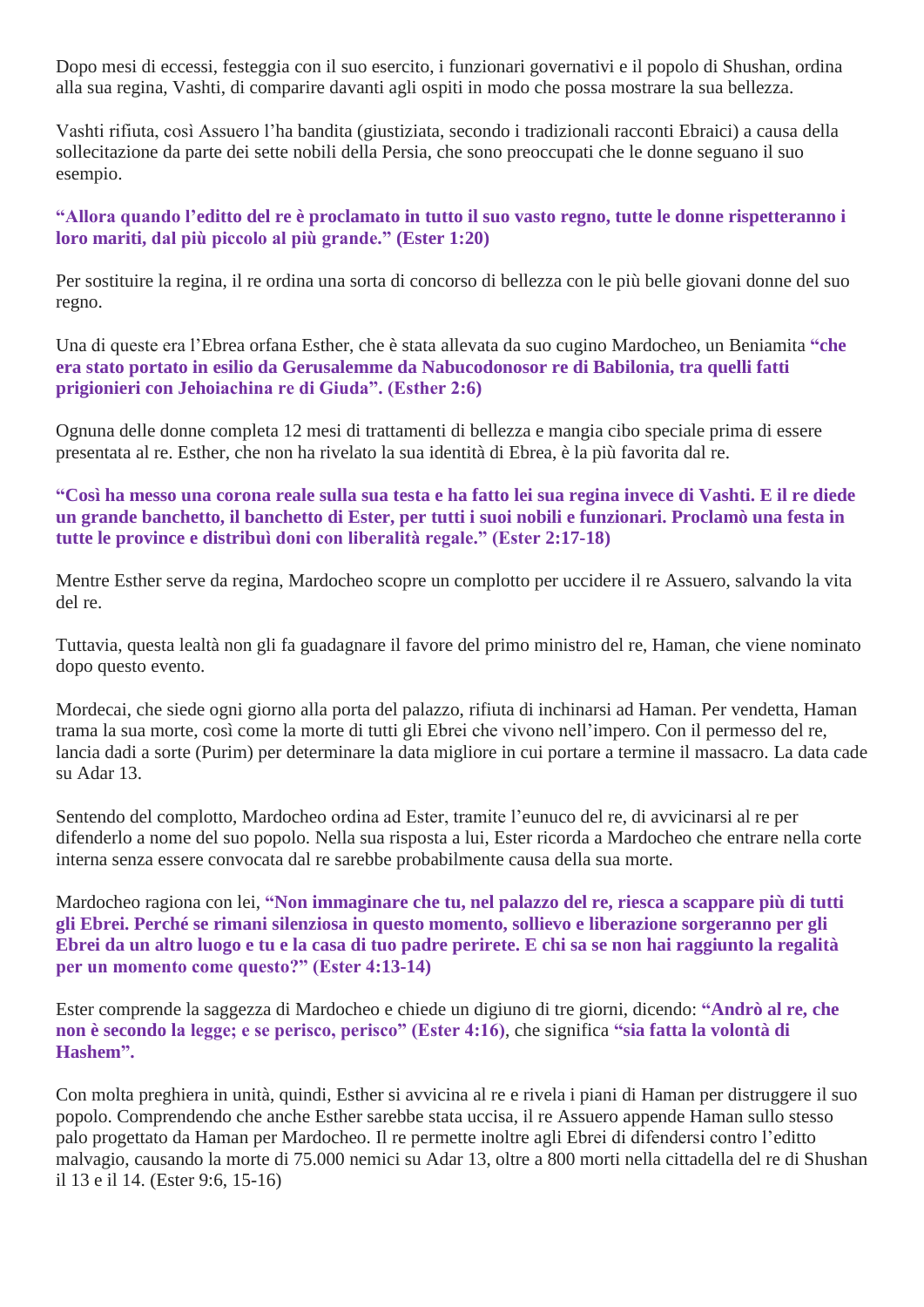### **Dov'era Hashem?**

Molto è stato detto del fatto che il nome di Hashem non è menzionato nel Libro di Ester. Molti dicono che questo era intenzionale - insegnarci che quelli che possono sembrare eventi casuali, come le dieci piaghe in Egitto, in realtà non lo sono. Anche quando Dio sembra "nascosto", ha ancora tutto in controllo. Nulla accade per caso.

I rabbini collegano anche questo apparente occultamento di Hashem al nome di Ester, come in **"Io sicuramente nasconderò [as-tir] La mia faccia in quel giorno ..." (Deuteronomio 31:18)**

Questa idea di nascondere l'identità Ebraica in Esther, spiega perché i costumi e le maschere sono indossati da bambini e adulti su Purim. Il messaggio di tali maschere è che sebbene Hashem possa essere nascosto, Egli è lì.



## **Purim-Spiel**

Parte delle feste tradizionali di Purim è la spartizione di Purim, una drammatizzazione comica e informale degli eventi che traspare nel Libro di Ester.



### **Purim e gli odierni Haman**

Purim ci ricorda che un **"Haman"** che cerca di distruggere Israele sorge in ogni generazione. Per trovare oggi il nostro Haman, non dobbiamo guardare oltre la moderna Persia-Iran, dove i leader invocano apertamente la distruzione di Israele. Inoltre, decine di migliaia di **"combattenti per la libertà"** di Hezbollah e Hamas circondano Israele pronti a portare a termine la rovina di Israele.

Sia che Haman sia il capo supremo Ayatollah Ali Khamenei dell'Iran o Hitler tedesco, che ha orchestrato l'Olocausto, la Bibbia afferma chiaramente che coloro che malediranno Israele saranno condannati alla distruzione e quelli che benediranno Israele saranno per sempre benedetti. **(Genesi 12:3)**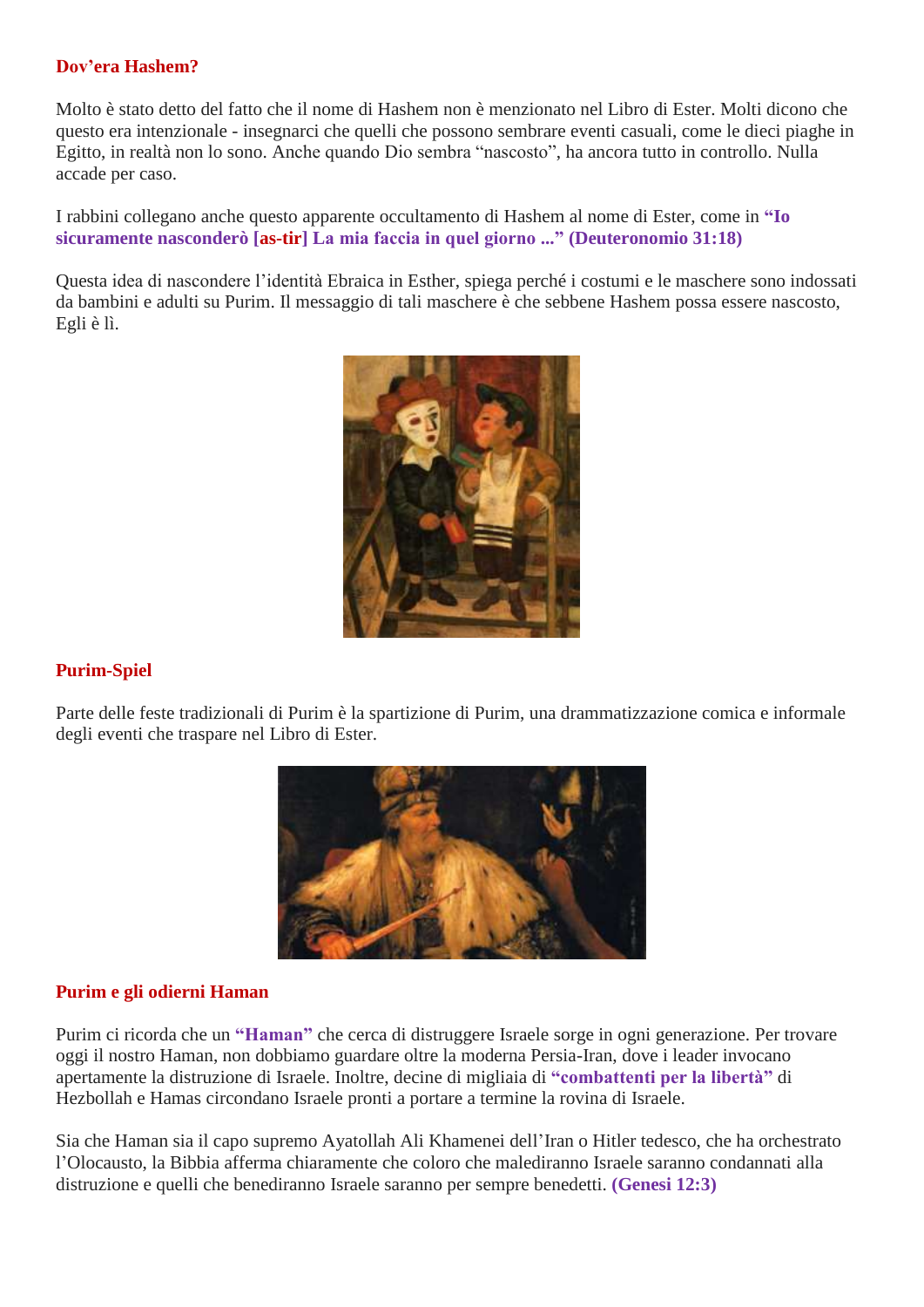Il vero messaggio di Purim è che Hashem non infrange le sue promesse fatte al popolo di Israele. Gli Ebrei sopravvivranno e prospereranno nella patria in cui li sta riportando in questi tumultuosi tempi finali. Anche in quelli che potrebbero sembrare eventi casuali di oggi, la presenza di Hashem è costante e la Sua mano è evidente.

**"Ti condurrà nella terra che apparteneva ai tuoi antenati, e ne prenderai possesso. Egli ti renderà più ricco e numeroso dei tuoi antenati". (Deuteronomio 30:5)** 

Come Ester, ci sono volte in cui Hashem ci chiama ad agire a Suo nome per il popolo Ebraico. Non tutti noi potremmo riuscire a sentire la voce di Hashem, lo Spirito Santo che ci parla e che ci guida in maniera soprannaturalmente, come una voce dal Cielo che ci comanda di fare questo o quello; ma molti, potrebbero ricevere una Sua parola attraverso un familiare fidato, un mentore o un amico in Yeshua. Molto spesso, tuttavia, capiremo la Sua volontà attraverso la lettura della Parola di Hashem.

Per esempio, in **Marco 16:15**, Yeshua (Gesù) disse ai suoi Talmidim (discepoli): **"Andate in tutto il mondo e predicate la Buona Novella a tutta la creazione".**

E in **Isaia 58:10** leggiamo: **"Devi aiutare attivamente gli affamati e dare da mangiare agli oppressi".**

Ma prima di decidere come eseguire la volontà di Hashem, ricordiamoci di cercarlo prima in preghiera, e se possiamo in un giorno di digiuno.

**Video Insegnamento sulla Festa di Purim – Video Teaching of the Feast of Purim: <https://youtu.be/51qeGRBLd-4>**

**Partner with us! You can make a difference in the lives of the people of Israel. Plant a seed in Israel through our ministry based in Israel and the nations of Italy and USA. Your donation is important to Hashem!** 

### *Chag Purim Sameach from our family to yours!*

**Per donare/To donate: Dettagli bancari/bank details: Account Name/Nome del Conto: Village of Hope & Justice Ministry Bank/Banca: Banca Popolare dell'Emilia Romagna Account/C/C: 00000162335 ABI 05387 CAB 03601 IBAN: IT93E0538703601000000162335 SWIFT: BPMOIT22 Paypal account: [talmagavrielafrye@aim.com](mailto:talmagavrielafrye@aim.com)**

## **Village of Hope & Justice Ministry (Onlus)**

Sede Legale e Amministrativa Italia / L'Aquila Headquarters: Via G. Saragat c/o Casa del Volontariato Località Campo di Pile 67100 L'Aquila, ABRUZZO Italy

Sede Operativa Pozzuoli / Pozzuoli Headquarters: Rampa Carmine Cappuccini, 9 80078 Pozzuoli (Napoli)